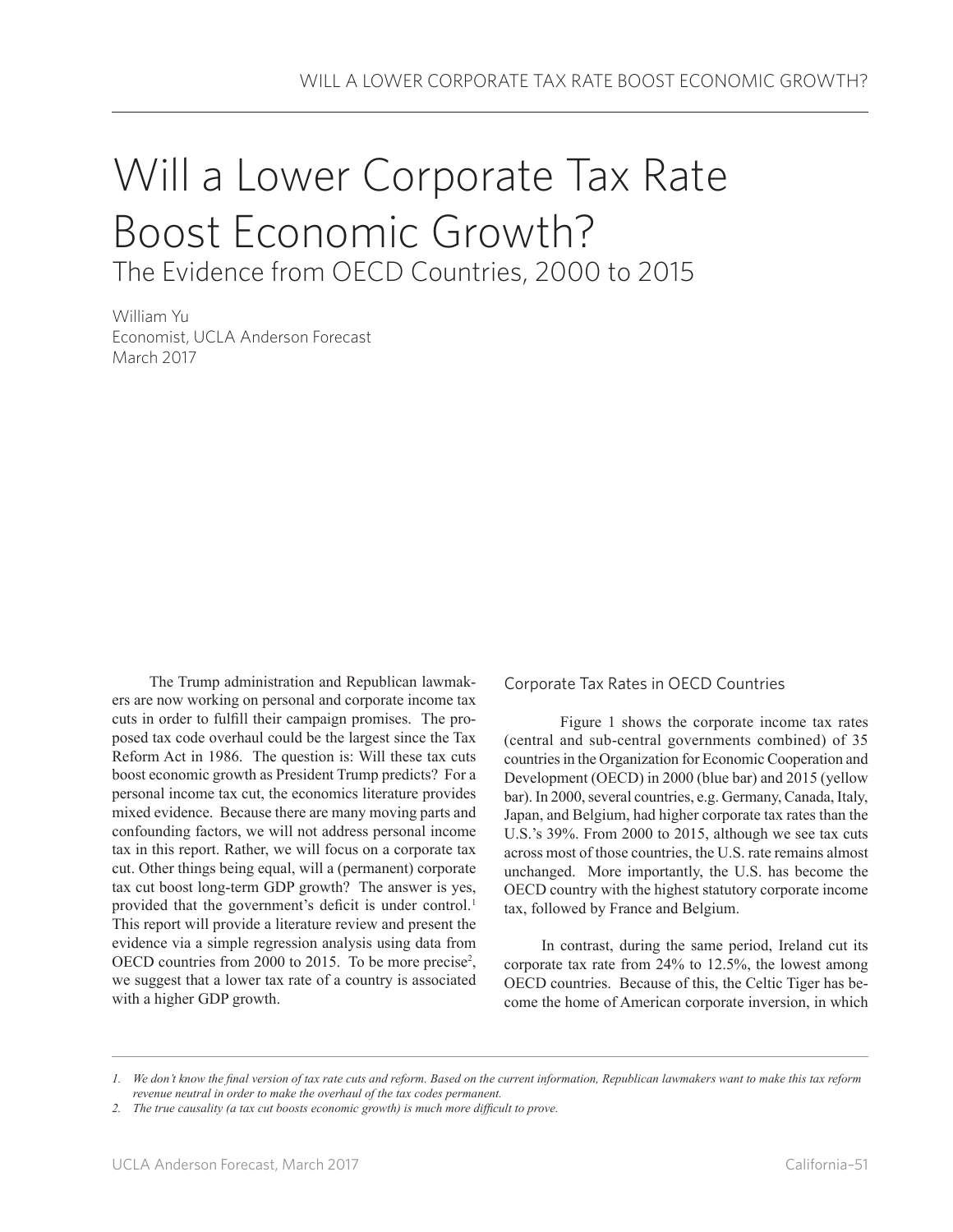

*Source: OECD Data*



Figure 2 The Corporate Income Tax Rates in the U.S. and OECD Countries from 1981 to 2016

*Source: OECD Data*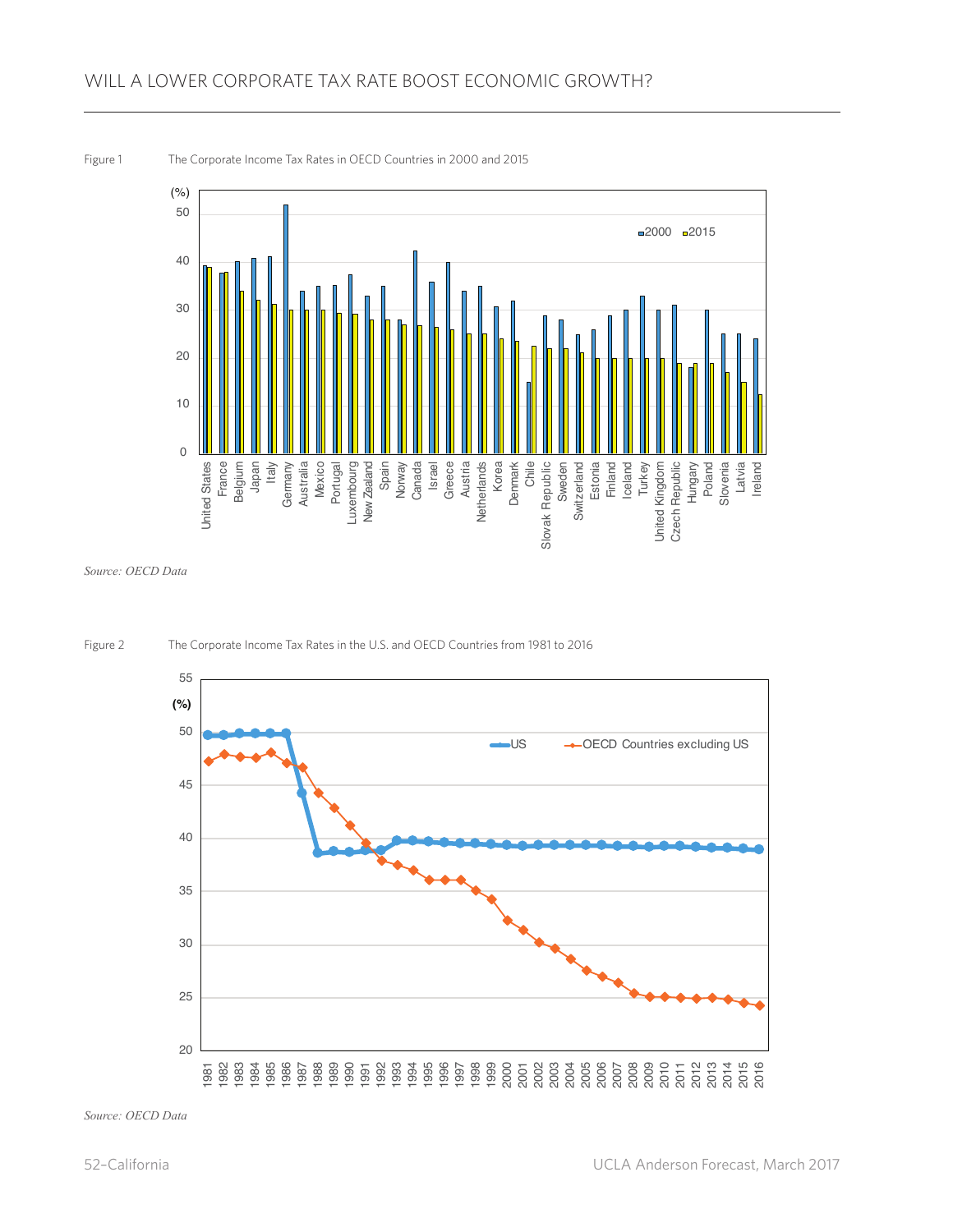multinational companies move their headquarters to Dublin through merger to cut their tax bills. Meanwhile, Ireland has recovered rapidly from its financial crisis in 2008. Guess what the GDP per capita growth rates were for Ireland in 2014 and 2015? **8% and 26%**<sup>3</sup> , respectively! Ireland's GDP per capita in 2015 was \$65,290, which surpassed the US's \$51,640. It is undeniable that the low corporate tax rate in Ireland is a major driver of this economic success.

Figure 2 presents the corporate income tax rate for the U.S. and the rest of the OECD countries from 1981 to 2016. Prior to 1986, all OECD countries had a tax rate higher than 45%. In 1987, the U.S. rate was reduced to the 38%-39% that has lasted until today. On the other hand, the rest of the OECD countries have continued to cut their tax rates to an average of 24% currently.

Do we have the evidence of American corporate inversion for lower corporate income tax plus the practices of outsourcing and transfer pricing for lower tax bills? Figure 3 compares year-over-year growth rates (with a 2-year moving average to smooth volatile ups and downs) of nominal

corporate profits after tax (red line, left scale) and real GDP (blue line, right scale). We can see that in the 1950s and 1960s, real GDP growth tended to be relatively higher than corporate profits. During the 1970s, '80s, and '90s, growth rates for both series tended to be more similar. In the 2000s and the 2010s, corporate profits are higher than GDP growth most of the time. One possible reason for relatively higher growth in corporate profits over the past two decades is that corporate America is actively practicing manufacturing outsourcing and corporate inversion to pursue low corporate tax rates overseas. In doing so, GDP growth falls behind corporate profit growth.

## Literature Review

Gale and Samwick  $(2016)^4$  have examined how changes to the individual income tax rate affect long-term economic growth. They suggest the net impact on growth of personal income tax rate cuts is uncertain (e.g. small or even negative). However, they conclude that a base-broadening tax reform that improves incentives and reduces distortion will have positive impact on economic growth.





Source: Federal Reserve Economic Data

*<sup>3.</sup> These stunningly amazing high GDP growth rates for a developed country like Ireland come directly from the reclassification of assets due to rising corporate inversions.*

*<sup>4.</sup> William Gale and Andrew Samwick (2016), "Effects of Income Tax Changes on Economic Growth."*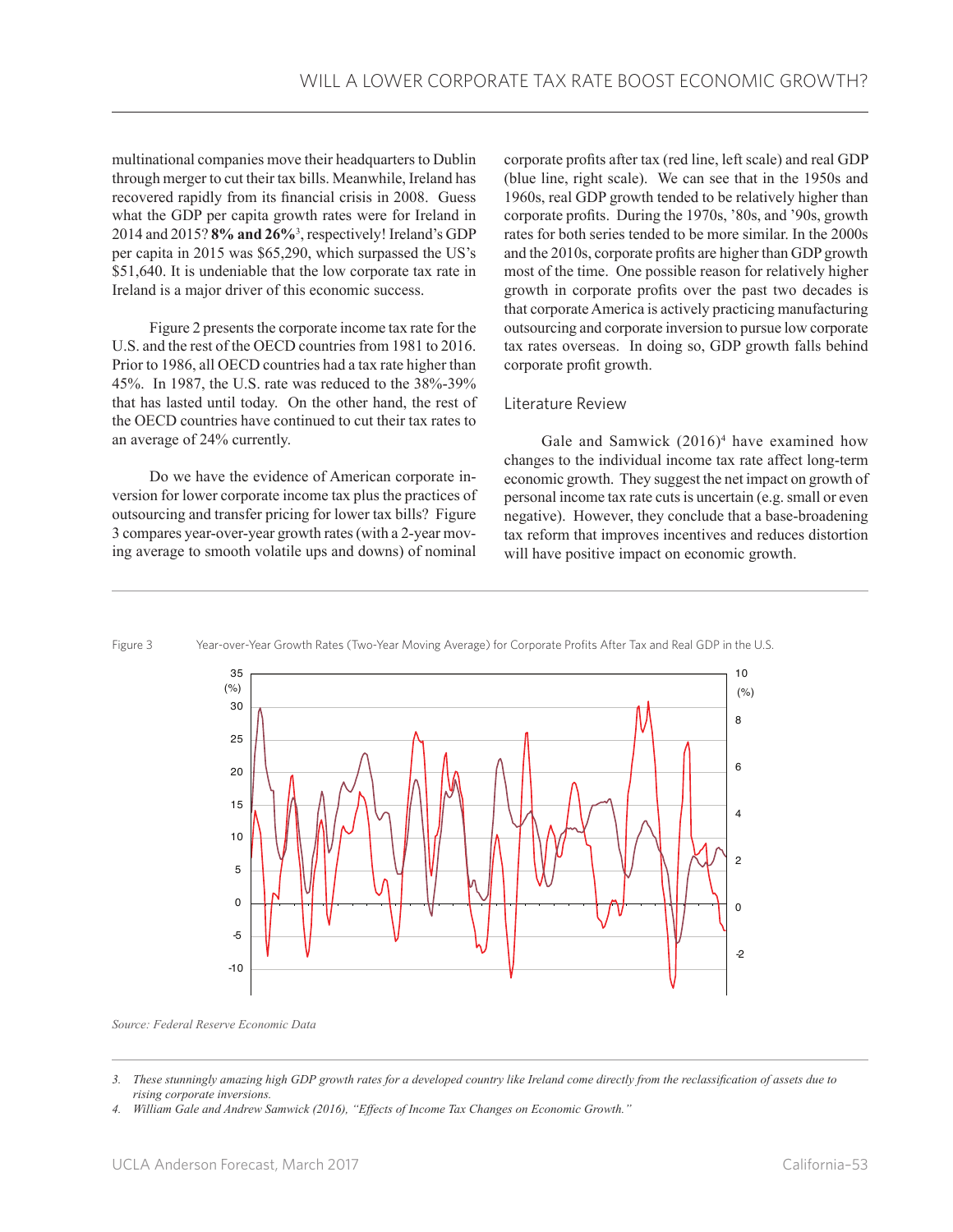Lee and Gordon  $(2005)^5$  also find that personal tax rates are not significantly associated with economic growth. But they do find a significant effect for corporate tax rates on economic growth by controlling other factors in cross-country and time-series estimates for 70 countries from 1970 to 1997. Here are their baseline multivariate regression results:

- A 10% point decrease in corporate tax rate (from 1980 to 1989) is associated with a 0.64% point increase of GDP per capita growth.
- High GDP per capita in 1970 is associated with low GDP per capita growth during the sample period. This is so-called economic convergence, in which rich countries have slower growth while developing countries have higher growth.
- High primary school enrollment rate in 1970 is associated with high GDP per capita growth during the same period. A country with high human capital will have higher growth.
- High trade openness (1970-74) is associated with high GDP per capita growth.
- Countries with less corruption and better bureaucracy are associated with high GDP per capita growth.
- High inflation rates are associated with low GDP per capita growth.

One might ask a question: Why won't a cut on personal income tax boost economic growth while a cut on corporate taxes will? We suggest one possible reason is that in the globalized economy, corporations are much more likely and easier to move their capital across borders than citizens in the pursuit of low taxes. Therefore, a low and competitive corporate tax rate could not only increase domestic investment but also attract foreign investment. Ireland is a poster child lately.

In addition to the accumulation of capital, tax structure might have an effect on total factor productivity. De Long and Summers  $(1991)^6$  provide evidence that equipment investment may generate important positive spillovers. Cullen and Gordon  $(2002)^7$  suggest that a low corporate tax rate relative to a personal tax rate encourages risk-taking and entrepreneurial activity. In short, the literature seems to support that a low corporate tax rate is associated with economic growth.

## A Simple Model and Evidence from OECD Countries from 2000 to 2015

Lee and Gordon (2005) use data of 70 countries from 1970 to 1997 and find that a low corporate tax rate is associated with high GDP per capita growth. Will the result be the same in the 21st century? To answer the question, we use OECD (35 countries as shown in Figure 1) data from 2000 to 2015 by using a simple regression model as follows. Figure 4 seems to indicate a negative correlation between the corporate tax rate (average from 2000 to 2008) and GDP per capita growth (average from 2000 to 2015), meaning that as the tax rates shrink, the GDP grows higher.



rate '00-'08 and the average GDP per capita growth '00-'15



*Source: OECD Data and World Development Indicators*

*<sup>5.</sup> Young Lee and Roger Gordon (2005), "Tax Structure and Economic Growth," Journal of Public Economics 89.*

*<sup>6.</sup> Bradford de Long and Larry Summers (1991), "Equipment Investment and Economic Growth," Quarterly Journal of Economics 106.*

*<sup>7.</sup> Julie Cullen and Roger Gordon (2002), "Taxes and Entrepreneurial Activity: Theory and Evidence for the U.S.," NBER Working Paper No. 9015.*